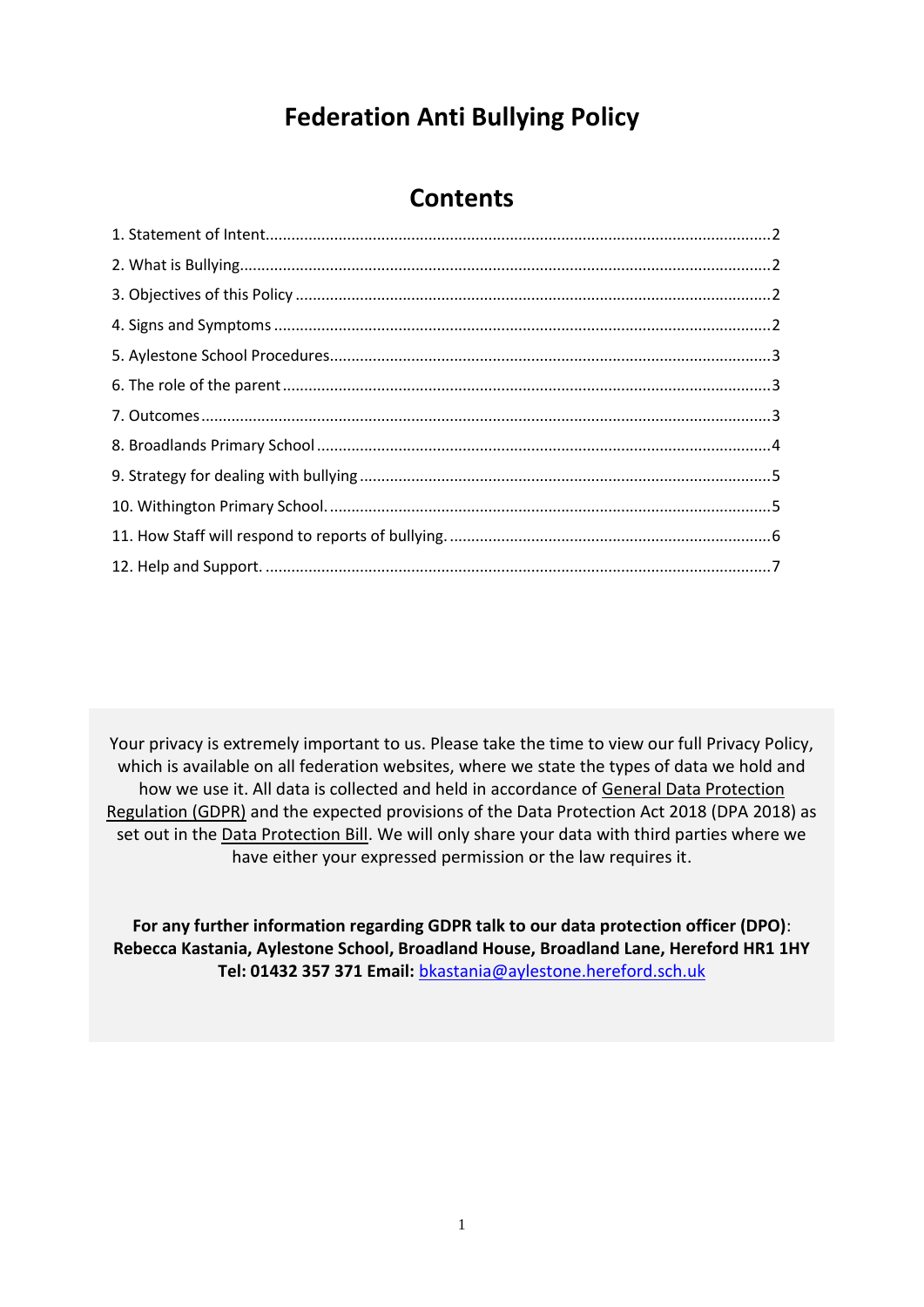## **Statement of Intent**

In Aylestone School, Broadlands Primary School and Withington Primary School we are committed to providing a caring, friendly and safe environment for all our students and staff so they can learn and work in a relaxed and secure atmosphere. We believe every member of the federation community has the right to be treated with respect. Bullying of any kind is unacceptable. If bullying does occur, all students or adults should be able to discuss and know that incidents will be dealt with promptly and effectively. We are a *TELLING* federation. This means that *anyone* who knows that bullying is happening is expected to tell the staff. People involved in bullying will be supported to learn different ways of behaving. We recognise that often people who bully have also been affected by bullying themselves.

## **What Is Bullying?**

ABA defines bullying as *the repetitive, intentional hurting of one person or group by another person or group, where the relationship involves an imbalance of power.* Bullying can be physical, verbal or psychological. It includes behaviour such as name calling, spreading hurtful rumours, excluding someone from groups, taking possessions or money, hitting, pushing or kicking and unwanted sexual touch. Cyberbullying has the same effect as face to face bullying but takes place over the internet or through social media platforms. Bullying is often driven by prejudice and can be targeted at someone's gender, culture, religion or perceived sexuality. Children and young people may also find themselves a target because of a disability, disfigurement or illness.

Bullying can be:

| Emotional  | Being unfriendly, being left-out or excluding, tormenting (e.g. hiding books,       |
|------------|-------------------------------------------------------------------------------------|
|            | threatening gestures)                                                               |
| Physical   | Pushing, kicking, hitting, punching or any use of violence                          |
| Racist     | Racial taunts, graffiti, gestures                                                   |
| Sexual     | Unwanted physical contact or sexually abusive comments                              |
| Homophobic | Because of, or focussing on the issue of sexuality                                  |
| Verbal     | Name-calling, sarcasm, spreading rumours, teasing                                   |
| Cyber      | All areas of internet, such as email & internet chat room misuse, mobile threats by |
|            | text messaging & calls, misuse of associated technology such as camera & video      |
|            | facilities                                                                          |

## **Objectives of this Policy**

The whole federation community should:

- Have an understanding of what bullying is
- Know the federation policy on bullying and follow it when incidences of bullying are reported
- The person affected by bullying should be assured they will be supported when bullying is reported.

## **Signs and Symptoms**

The whole federation will be vigilant in looking for signs of bullying which may include any of the examples below:

- Showing concern about the journey to school
- Appearing unwilling to go to school or begins truanting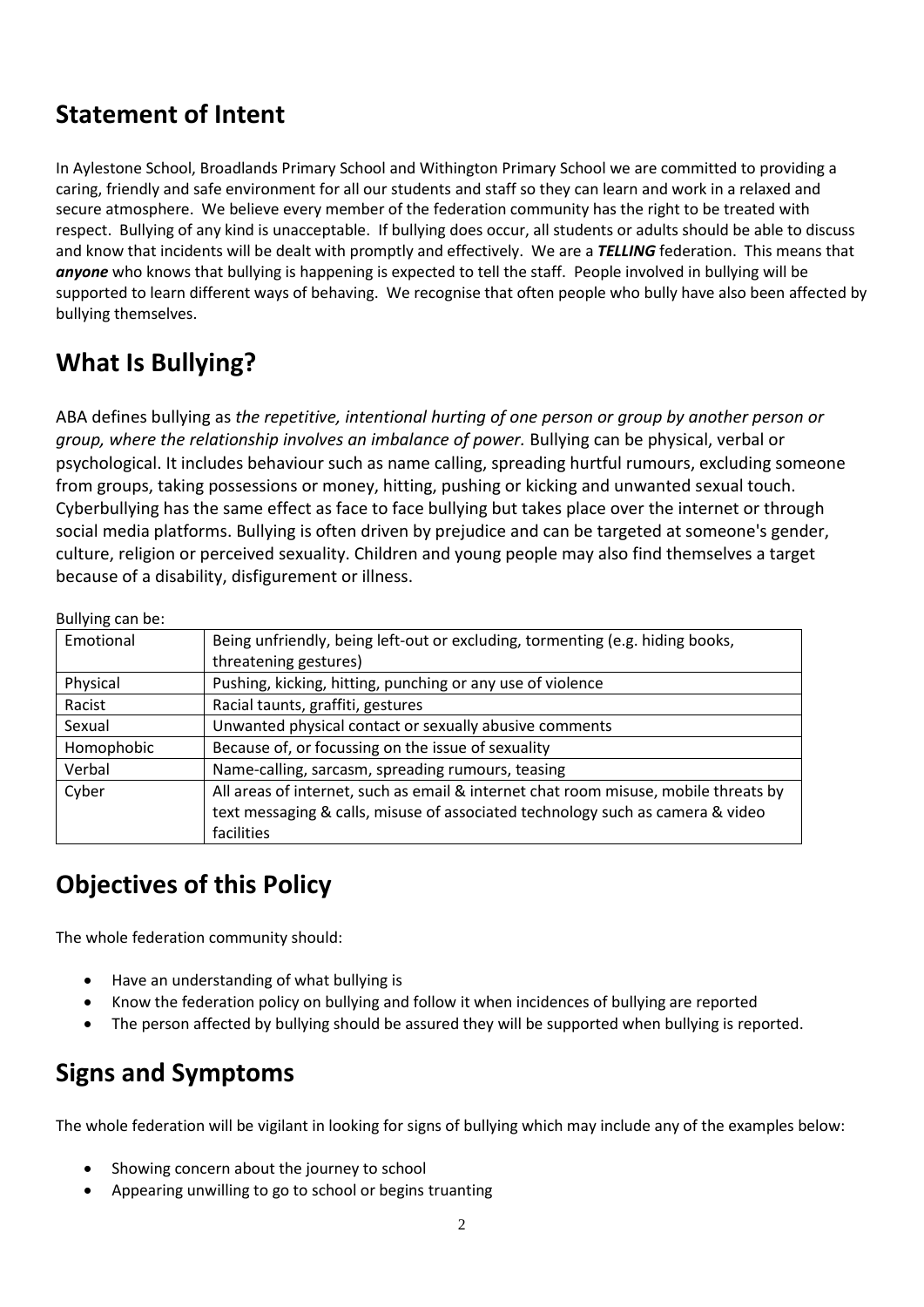- Becomes withdrawn, anxious or lacking in confidence
- Has difficulties sleeping
- Comes home with clothes torn or possessions 'missing' or damaged
- Dinner or other money continually 'lost'
- Unexplained cuts or bruises
- Appears afraid to use the internet or mobile phone

These signs and behaviours could indicate other problems but bullying should be considered a possibility and should be investigated.

## **Aylestone School Procedures**

### **How staff will respond to reports of bullying:**

- Let the student or adult know you are prepared to give time to listen
- Agree a time to meet with the person reporting bullying if it seems more appropriate
	- Skills for effective listening include:
		- o Making eye contact
		- o Sitting at student level
		- o Repeat and clarify what the student tells you
		- o Be comfortable with silence
		- o Summarise the problem
		- o Resist advising and interpreting
- Use the restorative justice question format:
	- o *What happened?*
	- o *What were you thinking?*
	- o *How were you feeling?*
	- o *Who do you think has been affected?*
	- o *What do you need to happen now?*
- Inform the person of the school procedures on responding to reported incidents of bullying
- A member of staff should start to complete the BRASH incident sheet or a BRASH allegation form

## **Parents - What to do if your child is being bullied:**

- 1. Talk calmly to your child about the situation. Let them know that something can be done to try to stop the bullying.
- 2. Note down what your child says:
	- o Who was involved?
	- o How often it has occurred?
	- o Where it is happening?
	- o What has happened?
- 3. Reassure your child that they have made the right choice in telling you.
- 4. Let your child know that they should report any further incidences of bullying to a teacher and yourself.
- 5. Make an appointment to talk to your child's Form Tutor or Achievement Co-ordinator.
- 6. School will investigate the allegation promptly and take all steps possible to ensure your child feels safe.
- 7. Keep a diary of any further incidents of bullying reported by your child.
- 8. If you are not satisfied with our response and believe we are not following our school policy, you can request a meeting with the Head Teacher.
- 9. If you feel this has not resolved your concerns you can speak to a Governor.

## **Outcomes:**

• Reports of bullying will be investigated by the Form Tutor, Achievement Co-ordinator (AC) or Senior Leader (SLT).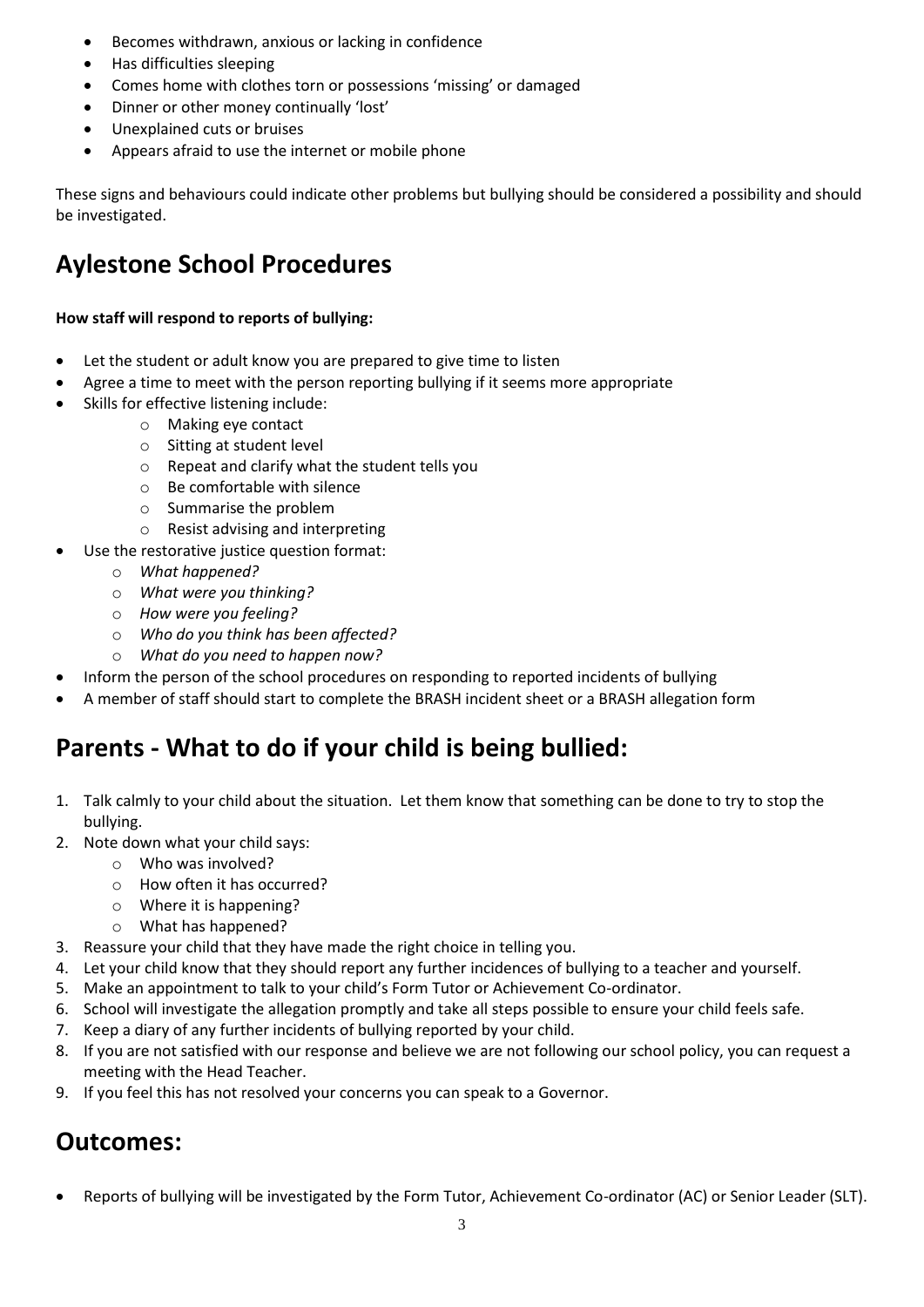- At Aylestone School we have chosen to adopt a Restorative Justice approach to handling incidents of bullying. This approach involves supporting people to express their thoughts, feeling and ideas of how they would like to move the situation forward so there is no further harm between those involved.
- This approach involves all parties meeting to discuss the incident. Any meetings will be risk assessed to ensure all parties feel safe for the meeting to occur.
- Parents/carers will be informed of any reports of bullying.
- All contact with students and parents/carers will be recorded by the school.
- People involved in bullying will be supported to learn different ways of behaving.
- Sanctions will be considered according to the seriousness of the incident. These may include fixed term exclusion or even permanent exclusion as a last resort.
- Cases will be monitored to ensure there are no reoccurring incidences of bullying.
- People are asked to complete an evaluation form following the restorative justice meetings.
- Staff complete a BRASH incident log and/or a BRASH incident sheet, following which the AC or SLT member will consider further investigation or sanctions if appropriate.

## **Broadlands Primary School**

Every child has a right to personal safety and the issue of bullying will be taken seriously at school. At Broadlands Primary School we treat all aspects of bullying equally seriously. Our children get one chance with their education. Events in their education stay with them for life. It is, therefore, our aim to create positive experiences for our children and to make their primary school days memorable for all the right reasons.

However, in order to do this effectively we all need to understand the definition of bullying. It is just as important to understand what bullying is and what it is not, as the words "bully" and "bullying" can often be used inappropriately. Bullying is not a single unpleasant incident in the playground.

There is one simple, overriding aim of this policy – to protect all our children, allowing them to flourish.

Parents of both parties are informed of what has happened when necessary and how it has been dealt with. It is vital that everything that happens is carefully recorded in a clear and factual way.

If the bullying continues and counselling has not worked, then sanctions follow. It is important that counselling is maintained for both parties, even when sanctions have been applied.

The assistance of external agencies may be sought.

## **As pupils:**

If you are being bullied or you know that someone else is, please tell us straight away and it will be dealt with. Not telling means that the victim will continue to suffer and the bully will carry on, probably with others too. We all have a responsibility to make sure that bullying is NOT allowed to continue in our school.

## **As Parents:**

If you think your child may be being bullied, or they tell you that they are, please let us know straight way. Please reassure them that we will deal with it sensitively but firmly. If your child tells us they are being bullied, or we discover that they are bullying others, we will contact you, when necessary and will discuss together how the situation can be improved.

### **As Staff:**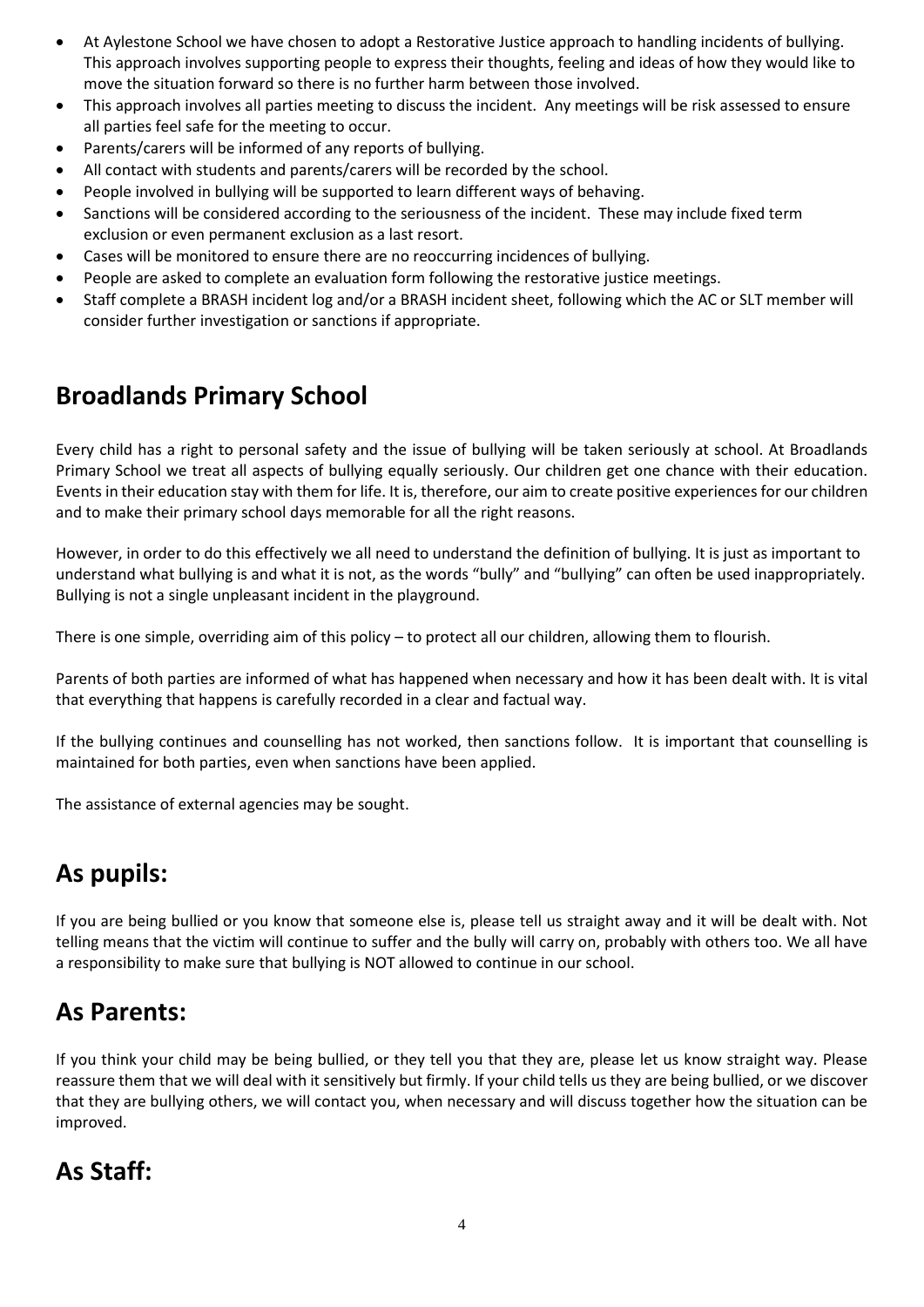If you think the bullying is happening, talk to the pupil concerned and ask them what has been happening. Either ask them to write it down, or do so yourself, so that it can be passed to the appropriate member of staff. We need to be particularly vigilant at break times. These are times when victims are more vulnerable and bullying is not easily seen.

# **Strategy for Dealing with Bullying**

The following is a list of strategies available to staff, depending upon the perceived seriousness of the situation. The emphasis is always on a caring, listening approach as bullies are often victims too – that could be a reason why they bully.

- Discussions at length with the alleged victim. This will require patience and understanding. Remember LISTEN – UNDERSTAND – ACT.
- Identify the alleged perpetrator. Obtain witnesses (independent if possible).
- Discussion with the alleged perpetrator. Depending on the nature of the allegation, a conversation with the parent may be appropriate before the staff member speaks with the alleged perpetrator.
- If they own up, follow the procedure outlined in the next section of this policy.
- If they do not own up, investigate further. If it is clear that they are not telling the truth, continue with the procedure. Children usually own up if presented with all the facts.
- Separate discussions with parents of bully and victim.
- Sanctions for the bully may include withdrawal from activities, loss of playtimes, exclusion from school during lunchtimes, exclusion from school, depending on the perceived severity of the incidents.
- Continue monitoring the situation by observing at playtimes / lunchtimes and having discussions with the victim, to ensure no repetition.
- As the behaviour of the bully improves, then sanctions can be relaxed and the child should be praised for good behaviour. This will rebuild the child's self-esteem, which may have been damaged after being caught bullying, or could have been low anyway, hence the bullying.

In order to be better placed to identify incidents of bullying and the identities of bullies at Broadlands Primary School, we have agreed to carry out the following:

- All staff watch for early signs of distress in pupils.
- All staff LISTEN BELIEVE ACT.
- The children will be continually advised to tell someone if they are unhappy at school and the Childline number will be displayed clearly in school.

If bullying is reported to any member of staff they will complete a Bullying Incident Form. Having completed the form appropriately, a copy will be taken for the class teacher's records and the original will be placed centrally in the file in the Head Teacher's Office.

The parents of victim and bully will be contacted and informed that an investigation is ongoing. They will be invited in to school. This will be done at separate times. Minutes/A record of the meeting will be taken. All parties will be informed of the outcomes of the investigations. The matter will be reviewed and monitored.

## **Withington Primary School**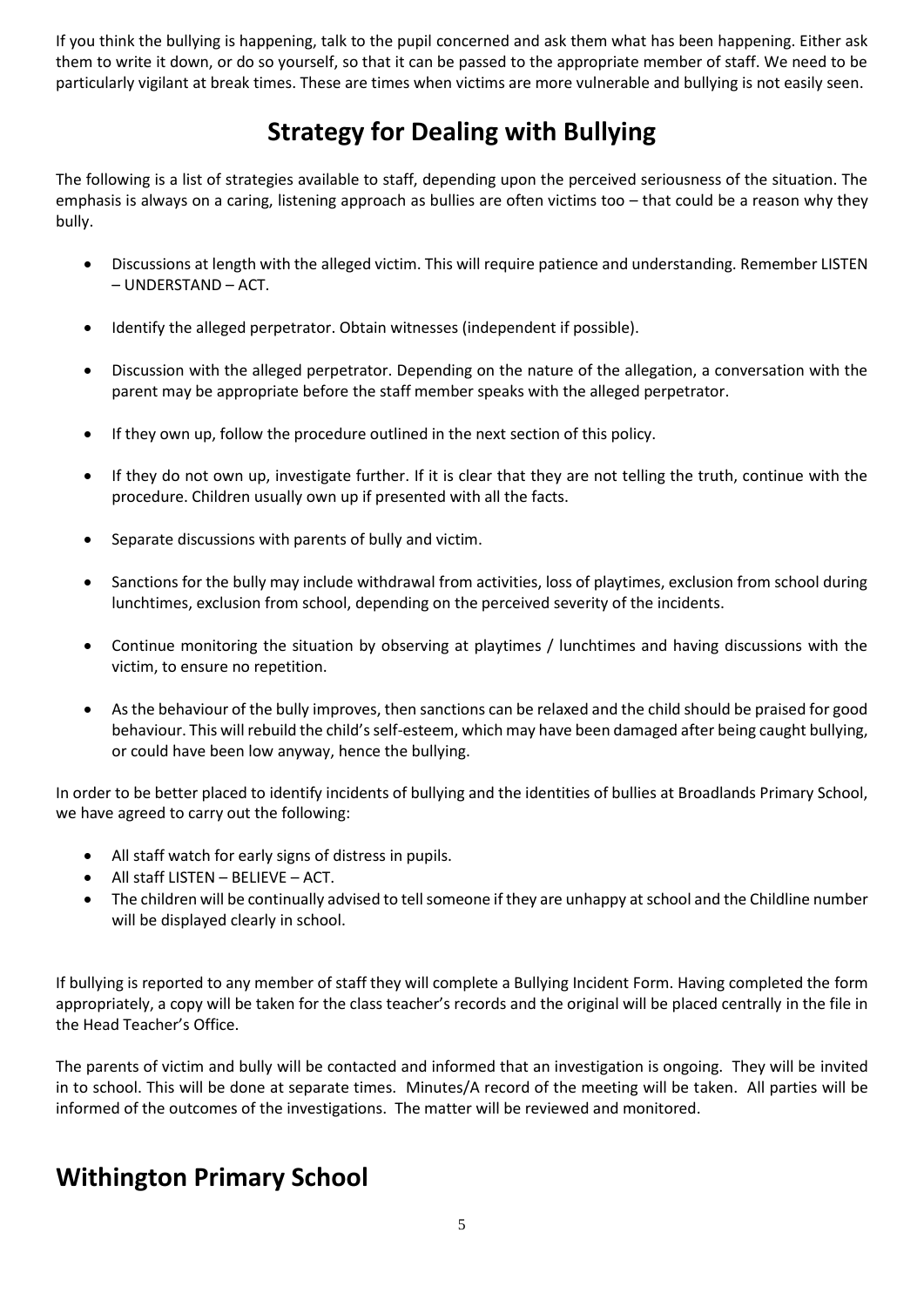- Withington Primary and Nursery complies with Herefordshire Council guidance on anti-bullying [http://www.herefordshire.gov.uk/docs/Education/anti-bully policy final front page.pdf](http://www.herefordshire.gov.uk/docs/Education/anti-bully%20policy%20final%20front%20page.pdf)
- Our school "Anti-Bullying" policy should be read in conjunction with our "Safeguarding Children", "Behaviour" "Equal Opportunities" and Race Equality" policies

The school works hard to ensure that all pupils know the difference between bullying and simply "falling out".

#### **Anti-Bullying Statement**

Withington Primary School and Nursery actively promotes anti bullying. All classes and communal areas display information describing what bullying is and what the consequence of bullying will be. They are for all staff, parents, children and visitors to read and understand that we view all aspects of bullying as unacceptable.

Awareness of anti-bullying is regularly promoted through the school year with an at least annual focus on antibullying through SEAL, circle time and involvement of the school council.

## **How staff will respond to reports of bullying**

- **Bullying Report Sheet Log -** All staff will record incidents of bullying and keep on files in the Head of Learning's office.
- All reported incidents of bullying will be investigated and taken seriously by staff members. A record will be kept of incidents. The Class teacher of the victim will be responsible for this and will be required to give a copy of the report and the action taken to the Head of Learning. Older pupils may be asked to write a report themselves. In order to ensure effective monitoring of such occurrences, and to facilitate co-ordinated action, all proven incidences of bullying should be reported to the Head of Learning.
- If bullying includes racist abuse then it should be reported to the Head of Learning to be recorded in the Racial Incident Book.
- Upon discovery of an incident of bullying, we will discuss with the children the issues appropriate to the incident and to their age and level of understanding. If the incident is not too serious, a problem-solving approach may help. The adult will try to remain neutral and deliberately avoid direct, closed questioning which may be interpreted as accusatory or interrogational in style. Each pupil must be given an opportunity to talk and the discussion should remain focused on finding a solution to the problem and stopping the bullying recurring.
- Victims who are worried about openly discussing an incident when the aggressors are present can be encouraged to go the teacher with a piece of work, using this as a reason to speak to the teacher. Victims need to feel secure in the knowledge that assertive behaviour and even walking away can be effective ways of dealing with bullying. Using the buddy system possibly with pupils who already hold a position of responsibility, such as School Council members or playground monitors may also be beneficial.
- Any child being hit in any way by another will be encouraged to report this immediately to a teacher who will deal with the matter as soon as is possible.

### **Parental Involvement**

The parents of bullies and their victims will be informed of an incident and the action that has taken place and asked to support strategies proposed to tackle the problem.

#### **Outcomes**

The bully will be reminded of the possible consequences of bullying and the sanctions for repeated incidents will be clearly explained to him/her. (See table below – Persistent bullies may be excluded from school). A monitoring tool/behaviour records sheet may also be used, usually incorporating a reward for achieving desired behaviours.

Parents are reminded regularly through letters and newsletters to inform their children that they must tell someone should they ever be bullied. Keeping information from the school, or from their parents will never help a problem to be solved, and will prolong the period a victim has to suffer.